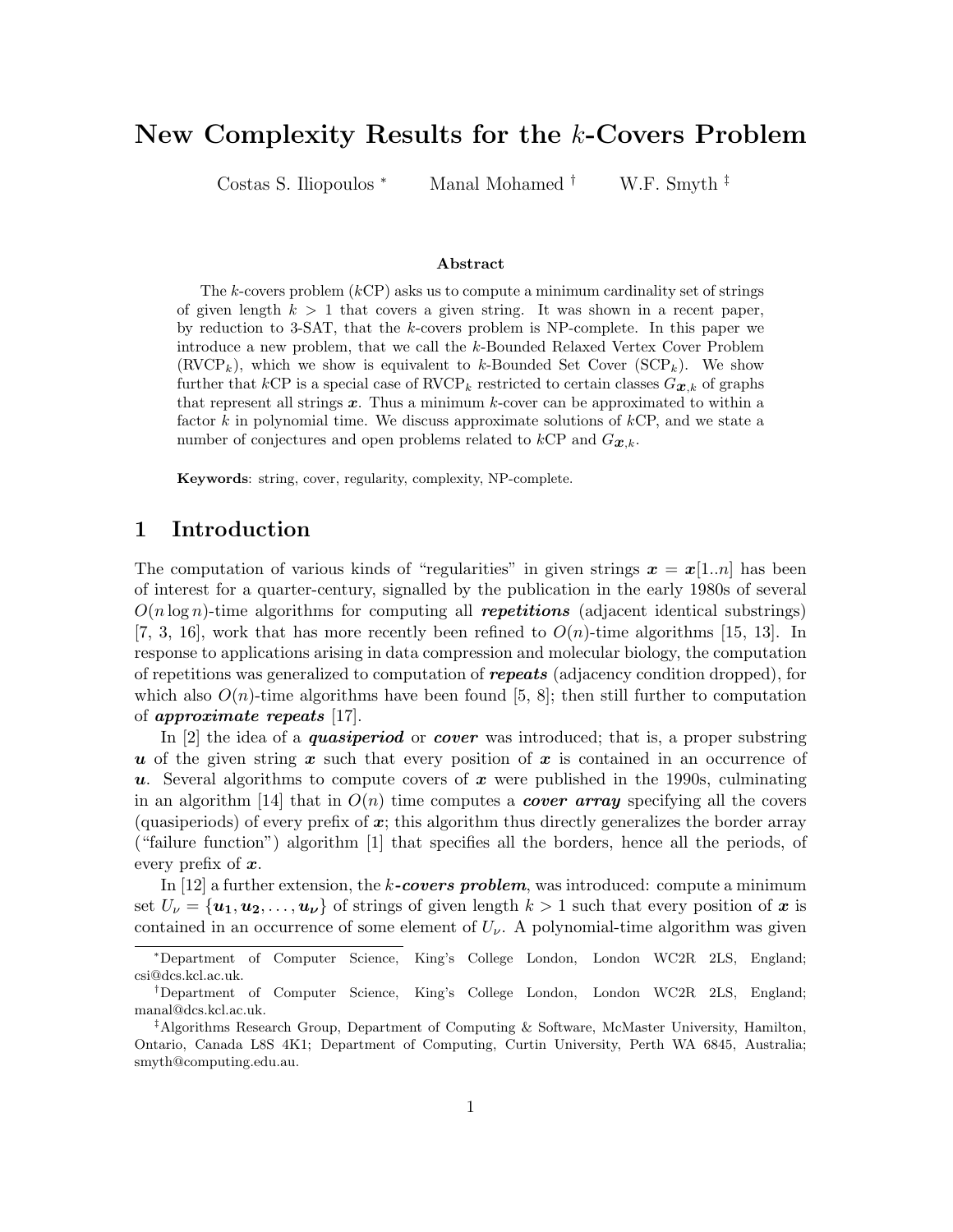for this problem, later discovered to be incorrect [18]; just recently the problem itself has been shown to be NP-complete, based on a reduction to 3-SAT [6]. In this latter paper, two  $O(n \log n)$  algorithms were described that yielded an approximation to a minimum k-cover of  $x$ ; it was conjectured that these algorithms would yield a  $k$ -cover of cardinality at most  $log n$  times the minimum.

In Section 2 of this paper we introduce a new NP-complete problem which we call the relaxed vertex cover problem. We show that a special case of this problem is equivalent to the k-bounded set cover problem. We call this subproblem k-bounded relaxed vertex cover  $(RVCP<sub>k</sub>)$ .

In Section 3 we show that the k-covers problem is a subproblem of  $\text{RVCP}_k$ . Thus the existence of an approximation algorithm that achieves at least a ratio of k times the minimum is assured. The new reduction of  $k$ -covers raises the possibility that in fact  $k$ covers can also be approximated to within a lower factor.

In Section 4 we discuss conjectures and open problems derived from the complexity analysis of the k-covers problem, both here and in [6].

### 2 The Relaxed Vertex Cover Problem

In this section, we introduce a new problem which we call the **relaxed vertex cover problem.** Given a directed graph  $G = (V, E)$ , where  $V_o \subseteq V$  is the set of all vertices in V with out-degree > 0, find the smallest subset  $V' \subseteq V_o$  such that if  $(u, v) \in E$ , then one of the following conditions holds:

(C1)  $u \in V'$ ;

(C2)  $v \in V';$ 

(C3) there exist  $w_u, w_v \in V'$  such that  $(w_u, u) \in E$  and  $(w_v, v) \in E$ .

We say that  $V'$  is a vertex semi-cover of  $G$ .

The decision form of the relaxed vertex cover problem asks for given  $G$  and  $\nu$ , whether there exists a vertex semi-cover  $V' \subseteq V_o$  of G such that  $|V'| = \nu$ . We call this problem **RVCP**. If the in-degree of all vertices in  $V - V_0$  is no more than k we call this problem the k-bounded relaxed vertex cover problem  $(RVCP<sub>k</sub>)$  and we show that it is equivalent to the k-bounded set cover problem  $(SCP_k)$ .

 $\text{SCP}_k$  is a special case of the set cover problem and is defined as follows: given a collection  $U$  of subsets of a finite set  $S$  where the number of occurrences in  $U$  of any element is bounded by a constant k, find a minimum size subset  $U' \subseteq U$  such that every element in S belongs to at least one member in  $U'$ . This problem is well-known to be NP-complete [9]. Bar-Yehuda and Even [4], and Hochbaum [11] presented polynomial time k-approximation algorithms for this problem. Halperin [10] described the most effective such algorithm which yields a subset whose cardinality is  $k - \frac{(k-1) \cdot \ln \ln n}{\ln n}$  $\frac{t^{\gamma} \cdot \ln \ln n}{\ln n}$  times the minimum.

**Theorem 1** Problem RVCP<sub>k</sub> is equivalent to  $SCP_k$ .

**Proof:** First, we show that  $\text{RVCP}_k$  can be reduced to  $\text{SCP}_k$  in polynomial time. Suppose we are given a directed graph  $G = (V, E)$  together with a subset V' of  $V_o$ , where  $V_o \subseteq V$ is the set of all vertices with out-degree  $> 0$ , an instance of RVCP<sub>k</sub>. We construct a set S from E and a collection U of subsets of S, an instance of  $\text{SCP}_k$ . Then we show how V' can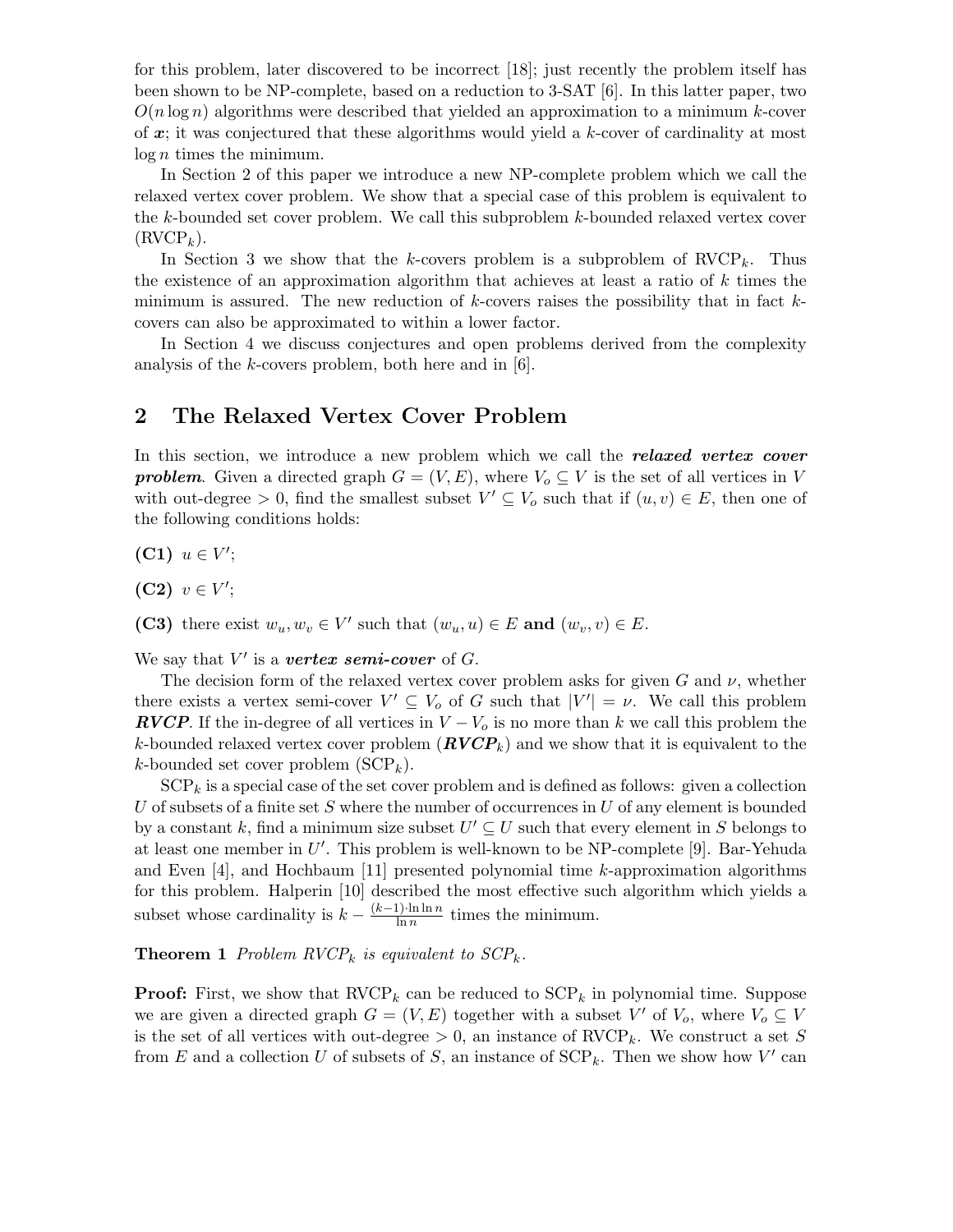be used to calculate a set cover U' such that U' is a cover of S if and only if V' is a vertex semi-cover of G.

Suppose the vertices of V are labelled  $1, 2, ..., n$  and the arcs  $(u, v)$  are labelled uv. Let S be the set of labels of arcs of  $E$ . The set  $U$  (initially empty) is constructed as follows: for each vertex  $v \in V_o$ ,

- 1. Determine  $N(v) = \{i | (v, i) \in E\}$ , the set of vertices adjacent to vertex v (outneighbors of  $v$ ).
- 2. Form  $O_v = \{vu | (v, u) \in E\}$ , the set of the outgoing arcs.
- 3. Form  $I_v = \{uv | (u, v) \in E\}$ , the set of incoming arcs.
- 4. Form  $C_v = \{uw | (u, w) \in E; u, w \in N(v) \}$ . the set of arcs between the out-neighbors of  $v$ .
- 5. Form  $U_v = I_v \cup O_v \cup C_v$ .
- 6. Update  $U \leftarrow U \cup \{U_v\}.$

Note that each set  $U_v$  corresponds to the set of arcs that could be semi-covered by vertex v. The sets  $C_v$  are the sets of arcs that satisfy condition (C3). It is not difficult to see that each arc  $(v_1, v_2)$ , where  $v_1, v_2 \in V_o$ , appears exactly twice in U, while the rest of the arcs cannot appear more than k times. This is because the in-degree of each vertex in  $V - V_0$  is no more than k.

By construction, we see that  $V' = \{i_1, i_2, ..., i_{|V'|}\}\$ is a semi-cover of G if and only if the corresponding set  $U' = \{U_{i_1}, U_{i_2}, ..., U_{i_{|V'|}}\}$  is a cover of S.

Second, we show that  $\text{SCP}_k$  can also be reduced to  $\text{RVCP}_k$  in polynomial time. Let  $S = \{e_1, e_2, \dots e_{|S|}\}\$ and  $U = \{U_1, U_2, \dots, U_{|U|}\}\$ be a given instance of  $\text{SCP}_k$ . We construct a graph  $G = (V, E)$  such that  $|V| = |S| + |U|$ , where  $|S|$  vertices are associated with the elements in S (element-vertices) and  $|U|$  vertices are associated with the distinct subsets in U (subset-vertices). The set of arcs E is constructed by adding an arc  $(u, v)$  from each subset-vertex u to each element-vertex v that belongs to the subset represented by  $u$ . Additional arcs are added between the subset-vertices if the two subsets share one or more elements. More formally  $E$  is constructed according to the following steps, each performed for every element  $U_i \in U$ :

- 1. Let u be the subset-vertex associated with  $U_i = \{e_{i_1}, e_{i_2}, ..., e_{i_{|U_i|}}\}.$
- 2. Determine  $E(u)$ , the set of element-vertices associated with  $e_{i_j}, j \in 1..|U_i|$ .
- 3. Form  $E \leftarrow E \cup \{(u, v)|v \in E(u)\}.$
- 4. Determine  $I(u)$ , the set of subset-vertices associated with the subset elements in U that intersect with  $U_i$ .
- 5. Form  $E \leftarrow E \cup \{(u, w)| w \in I(u), w \neq u\}.$

Note that the only vertices in V that have out-degree  $> 0$  are the subset-vertices. Additionally, the in-degree of each position-vertex is no more than k. Clearly, any set  $U' \in U$ is a set cover of S if and only if the set  $V'$  is a semi-cover of G, where  $V'$  is the set of subset-vertices associated with the subsets in  $U'$ .  $\Box$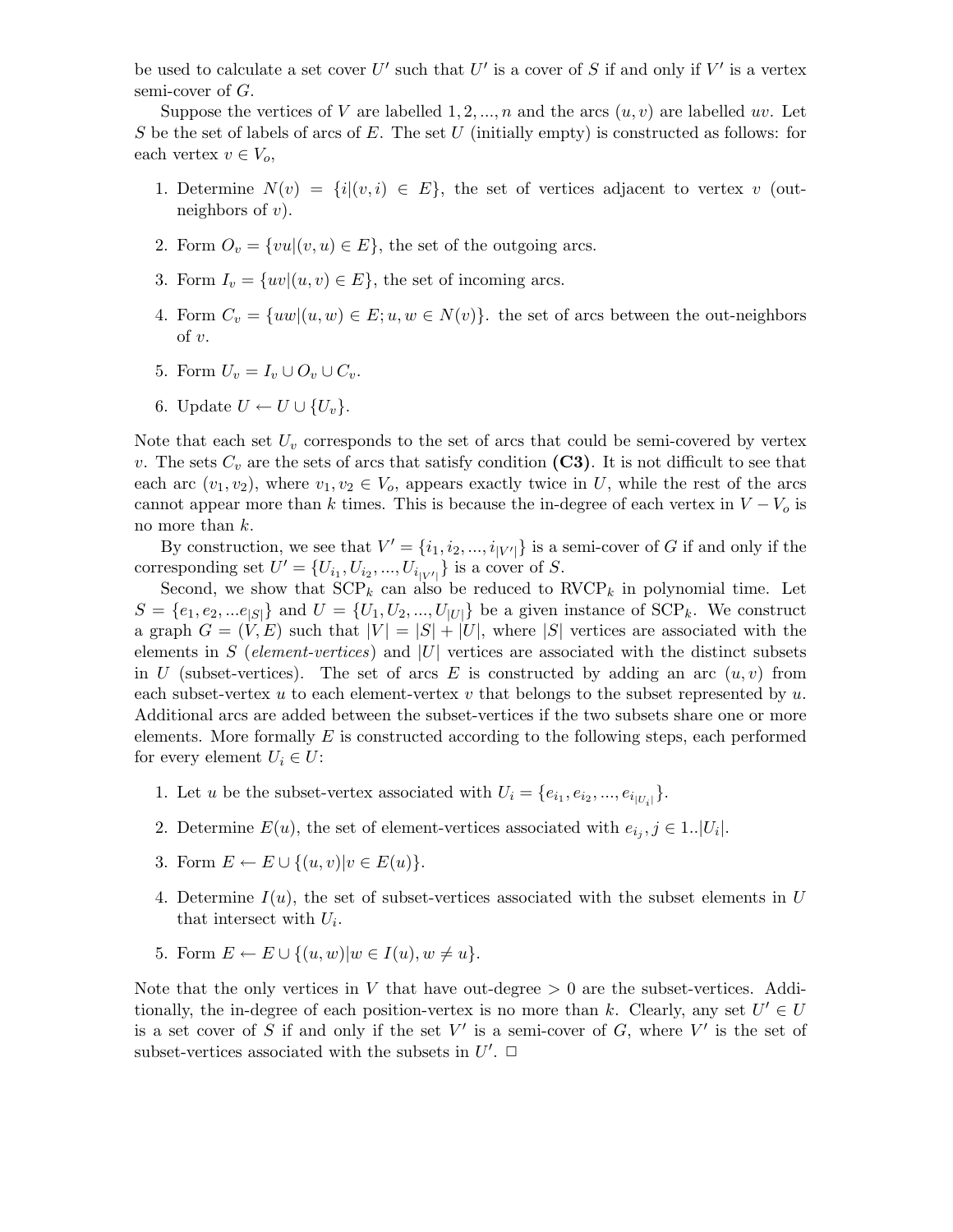**Corollary 1** For the k-bounded relaxed vertex cover problem  $(RVCP_k)$  there is a polynomial time algorithm with an approximation ratio  $k - \frac{(k-1) \cdot \ln \ln n}{\ln n}$  $\frac{\ln \ln n}{\ln n}$ , where  $n = |E|$ .

This follows directly from Theorem 1 and the results obtained in [10].

## 3 RVCP<sub>k</sub> and the k-Covers Problem

Here we consider the decision form of the k-covers problem: given a string  $x$  and integers  $k > 1$  and  $\nu$ , decide whether there exists a k-cover of x of cardinality  $\nu$ . We call this problem  $k\mathbb{CP}$  and we show that it is a special case of  $\text{RVCP}_k$ .

**Theorem 2** Every instance of kCP can be reduced to an instance of  $\text{RVCP}_k$  in polynomial time.

**Proof:** Suppose now that a string  $x = x[1..n]$  and an integer k are given. Let n be the length of the string  $x$  and  $n'$  be the number of distinct k-substrings (substrings of length k) in x. We initialize a directed graph  $G_{\mathbf{x},k} = (V, E)$ , where  $|V| = n' + n$  and  $E = \emptyset$ . We called the first  $n'$  vertices in V the k-substring-vertices and the remaining n vertices the position-vertices. For every distinct k-substring  $u_i$  where  $i = 1, ..., n'$ , compute

- 1. The set  $P(u_i)$  of position-vertices that correspond to the positions in x that can be covered by  $u_i$ , where a position i can be covered by  $u_i$  if and only if  $u_i$  occurs at some position  $j \in i - k + 1 \dots i$ .
- 2. The set  $O(u_i)$  of k-substring-vertices that correspond to all k-substrings of x that overlap with  $u_i$ , where two strings overlap if and only if there is a non empty prefix of one of them which equals a suffix of the other.
- 3. If u is the k-substring-vertex related to  $u_i$  then E is updated as follows:

$$
E \leftarrow E \cup \{(u, v)|v \in P(u_i)\} \cup \{(u, w)|w \in Q(u_i), w \neq u\}.
$$

Clearly, the k-substring-vertices are the only vertices with out-degree  $> 0$ . Accordingly, any vertex semi-cover of  $G_{\mathbf{x},k}$  is a set of k-substring-vertices. Note that each position in x cannot be covered with more than  $k$  distinct  $k$ -substrings. Thus, the in-degree of all position-vertices is no more than k.

Consider a vertex semi-cover V' of  $G_{x,k}$ . Let vertex s be one of the vertices in V' and let  $u_s$  be the k-substring corresponding to s. Then in addition to the outgoing and incoming arcs of s, all the arcs pointed to each position-vertex  $v \in P(u_s)$  will be semicovered according to condition  $(C3)$ . This is because the sources of these arcs are ksubstring-vertices  $\in O(u_s)$ 

If the alphabet of x is ordered, an algorithm to compute  $G_{x,k}$  from x can be implemented in  $O(n \log n)$  time using a straightforward approach, somewhat faster using a suffix tree to sort the k-strings.  $\Box$ 

For example, if  $x = aabbab$  and  $k = 2$ , then the only four distinct k-substrings are  $aa, ab, ba$ , and bb. Let  $s_1, s_2, s_3, s_4$  be the k-substring-vertices associated with them. The corresponding graph  $G_{aabbab,2}$  is: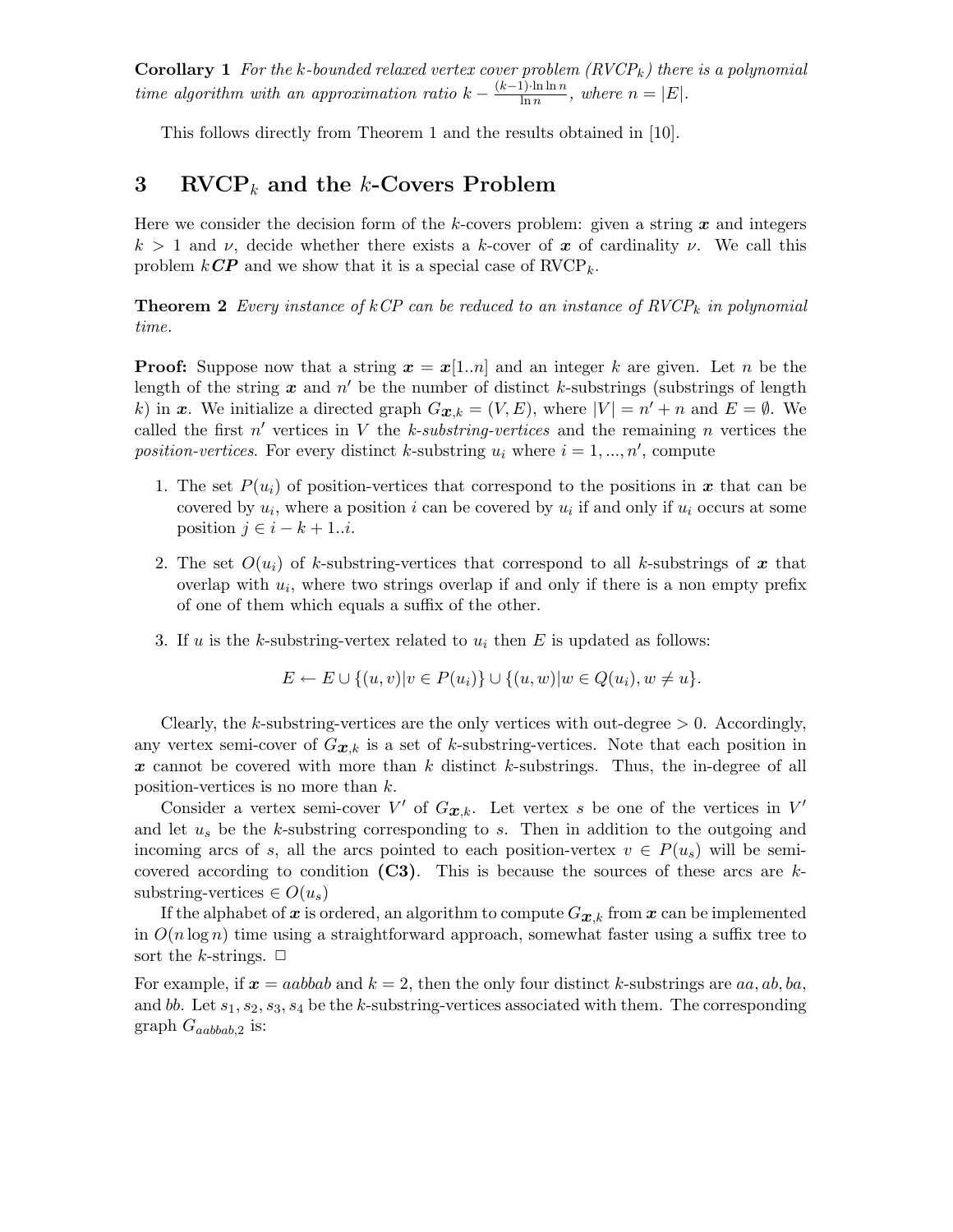

where each position-vertex  $p_i$  represents position i in  $\boldsymbol{x}$ . The sets  $V'_1 = \{s_1, s_2, s_3\}$  and  $V_2' = \{s_1, s_2, s_4\}$  are semi-covers of  $G_{aabbab,2}$ . The semi-cover  $V_1'$  corresponds to the minimum k-cover  $U_1 = \{aa, ab, ba\}$  while  $V_2'$  corresponds to  $U_2 = \{aa, ab, bb\}$ .

Theorem 2 and Corollary 1 show that there is an approximation algorithm that calculates a minimum k-cover of a given string x whose cardinality is at most  $k - \frac{(k-1) \cdot \ln \ln 2kn}{\ln 2kn}$  times the minimum. This is because the number of arcs in graph  $G_{\mathbf{x},k}$  formed from  $\mathbf{x} = \mathbf{x}[1..n]$ is at most 2kn.

## 4 Open Problems

We have shown that for  $k \geq 2$ , the k-covers problem kCP is equivalent to RVCP<sub>k</sub>, hence that efficient algorithms can be used to approximate a minimum k-cover as specified in Section 3. Interesting questions remain:

- (Q1) The set G of graphs  $G_{\mathbf{x},k}$  in some sense describes the structure of all strings. To our knowledge these graphs have not previously been reported in the literature. Can the graphs of  $\mathcal G$  be characterized in another way? What are their defining properties?
- (Q2) The NP-completeness proof given in [6] is based upon strings whose length n is a function of three parameters:  $k$  (the length of the covering substrings),  $r$  (the number of variables in the corresponding 3-SAT problem), and s (the number of clauses in the corresponding 3-SAT problem). A short calculation shows that in fact

$$
n = (18k + 7)r + (42k - 3)s + (2k - 1),
$$

while at the same time the minimum cover size

$$
\nu = 9r + 6r' + 8s + 1, \ r' \le r.
$$

Let us call the ratio  $\gamma_k = n/(\nu k)$  the k-coverability of the string  $x[1..n]$ ; observe that  $\gamma_k$  has as an upper bound the average number of occurrences in x of the strings in the minimum k-cover. Since  $\nu \leq 15r+8s+1$ , we see then that for the class of strings constructed in [6],  $\gamma_k > 6/5$ ; in other words, the strings in the k-cover occur on average somewhat frequently in x. What happens when  $\gamma_k \leq 6/5$ ? Can we find a polynomial-time algorithm to compute a minimum k-cover given that  $\gamma_k$  falls below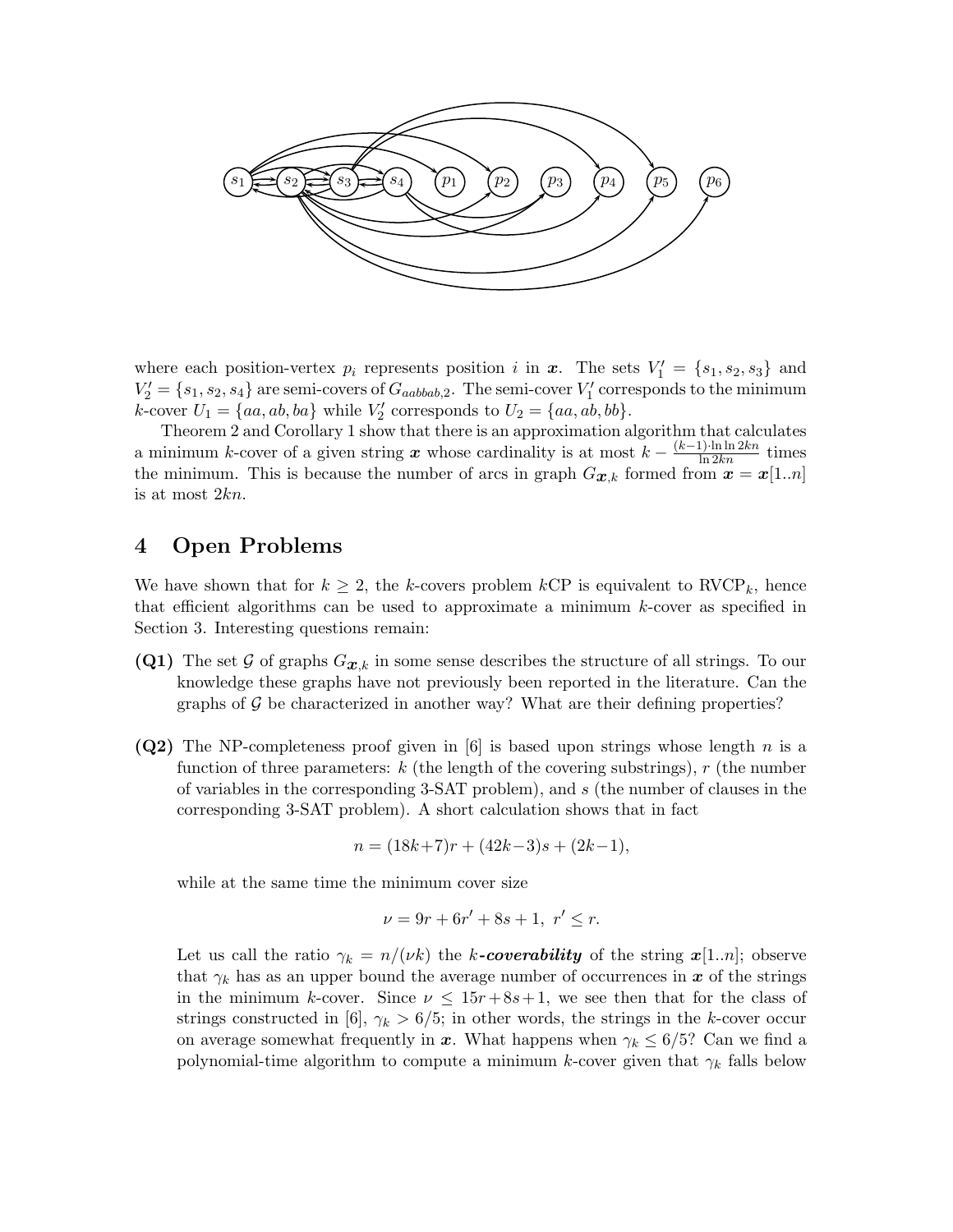a certain threshold? For "most" strings and some sufficiently large  $k$ , we expect that  $\nu = [n/k]$ , so that  $\gamma_k \approx 1$ ; thus such an algorithm would in fact handle most of the cases that arise.

## Acknowledgements

Costas S. Iliopoulos was supported in part by a Marie Curie fellowship, Wellcome & Royal Society grants. Manal Mohamed was supported by an EPSRC studentship. W.F. Smyth was supported in part by a grant from the Natural Sciences & Engineering Research Council of Canada.

## References

- [1] Alfred V. Aho, John E. Hopcroft and Jeffey D. Ullman, The Design & Analysis of Computer Algorithms, Addison-Wesley, 1974.
- [2] A. Apostolico, M. Farach and C. S. Iliopoulos, Optimal Superprimitivity Testing for Strings, Inform. Process. Lett. 39, 1991, 17–20.
- [3] Alberto Apostolico and Franco P. Preparata, Optimal Off-Line Detection of Repetitions in a String, Theoret. Comput. Sci. 22, 1983, 297–315.
- [4] Bar-Yehuda and S. Even, A Linear Time Approximation Algorithm for the Weighted Vertex Cover Problem, Journal of Algorithms 2, 1981, 198–203.
- [5] Gerth S. Brodal, Rune B. Lyngsø, Christian N. S. Pedersen and Jens Stoye, Finding Maximal Pairs with Bounded Gap, J. Discrete Algs. 1, 2000, 77–103.
- [6] Richard Cole, Costas S. Iliopoulos, Manal Mohamed, W. F. Smyth and Lu Yang, Computing the Minimum k-Cover of a String, Proc. Prague Stringology Conf.'03, 2003, 51–62.
- [7] Maxime Crochemore, An Optimal Algorithm for Computing All the Repetitions in a Word, Inform. Process. Lett. 12–5, 1981, 244–248.
- [8] František Franěk, W. F. Smyth and Yudong Tang, Computing all Repeats Using Suffix Arrays, J. Automata, Languages & Combinatorics 8–4, 2003, 579–591.
- [9] Michael R. Garey and David S. Johnson, Computers and Intractability: a Guide to the Theory of NP-Completeness, Freeman, 1979.
- [10] E. Halperin, Improved Approximation Algorithms for the Vertex Cover Problem in Graphs and Hypergraph, SIAM Journal on Computing 31(5), 2002, 1608–1623.
- [11] D.S. Hochbaum, Approximation Algorithms for the Set Covering and Vertex Cover Problems, SIAM Journal on Computing 11(3), 1982, 555–556.
- [12] Costas S. Iliopoulos and W. F. Smyth, On-Line Algorithms for k-Covering, Proc. Ninth Australasian Workshop on Combinatorial Algorithms, 1998, 107–116.
- [13] Roman Kolpakov and Gregory Kucherov, On Maximal Repetitions in Words, J. Discrete Algs. 1, 2000, 159–186.
- [14] Yin Li and W. F. Smyth, Computing the Cover Array in Linear Time, Algorithmica 32–1, 2002, 95–106.
- [15] Michael G. Main, Detecting Leftmost Maximal Periodicities, Discrete Applied Maths. 25, 1989, 145–153.
- [16] Michael G. Main and Richard J. Lorentz, An  $O(n \log n)$  Algorithm for Finding All Repetitions in a String, J. Algs. 5, 1984, 422–432.